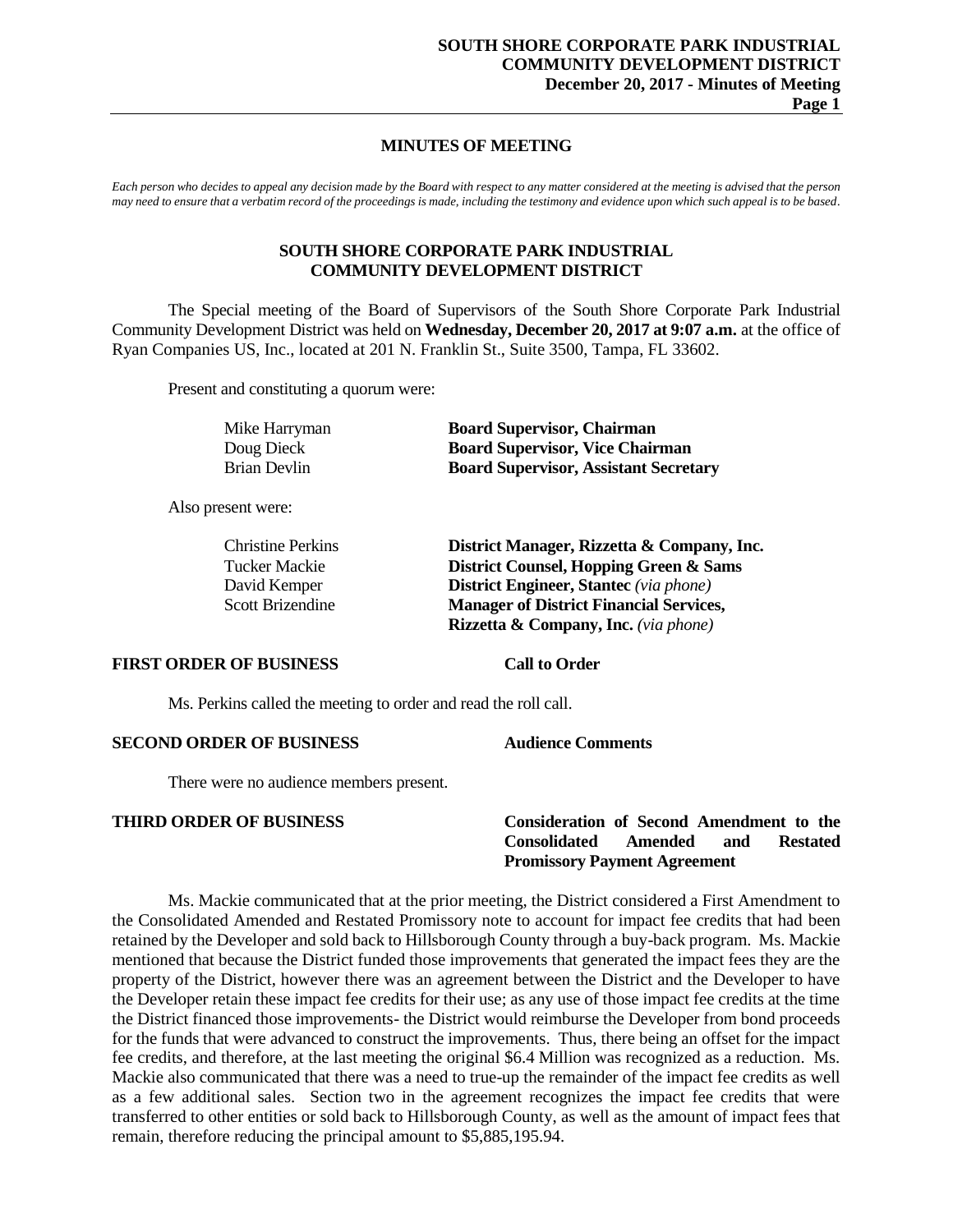Mr. Dieck inquired for clarity about the revised reduction stemming from the Amazon impact fee credit sale, as well as what the Developer utilized for building, to which Ms. Mackie confirmed in the affirmative.

On a Motion by Mr. Dieck, seconded by Mr. Harryman, with all in favor, the Board of Supervisors Approved the Second Amendment to the Consolidated Amended and Restated Promissory Payment Agreement for the South Shore Corporate Park Industrial Community Development District.

**FOURTH ORDER OF BUSINESS Consideration of Resolution 2018-02, Accepting the Certification of the District Engineer that the Master Improvement Project is Complete**

- a. Updated Engineer's Report
- b. Engineer's Certification
- c. First Supplement to the Amended and Restated Master Special Assessment Allocation Report (Phase 1) dated December 20, 2017
- d. Assessment Lien Roll

Ms. Mackie communicated that the basis of declaring the project complete is to affirm that the project is complete and has reached the end of the process of its improvement plan, as well as certify the final costs of that project. There is contemplation of pre-payment in kind of the remaining debt assessments levied on the property that is still subject to those assessments. Before recognizing that pre-payment in kind, when the District certifies that the project is complete, under Florida law there is a requirement to equalize assessments to ensure that the assessments match what was actually spent vs original estimates. By certifying that the project is complete, the district would then also equalize assessments over the property.

Ms. Mackie walked through the associated exhibits within Resolution 2018-02, reiterating that the Engineer's report is from August 26, 2013, and that there have been no changes since to the improvements identified in the report. Ms. Mackie communicated that within the Engineer's Certification, the only item identified as a remaining improvement that was not completed was certain mast arms improvements, signal heads, and controller cabinets associated with the traffic signal located at 30<sup>th</sup> Avenue and Laurel Ridge Drive, which as of right now are not required to be completed as per Hillsborough County. If it ever were to be required to be completed, it would be the responsibility of the landowner. Mr. Dieck reiterated that the Developer had put in the underground infrastructure necessary for these improvements.

Ms. Mackie touched on the First Supplement to the Amended and Restated Master Special Assessment Allocation Report, that the assessable units have remained unchanged from the Master Report, however in Table 2-2, infrastructure costs are directly taken from the Engineer's report. The various reductions from the impact fee credits were noted, as well as county grants and FDOT funding for some of the improvements. There was also a pre-payment from 2013 for the Amazon parcel.

Mr. Dieck inquired for clarification about the accrued interest on the note. Ms. Mackie explained when and how the interest was taken into account. Mr. Dieck restated that there was no assessment for Lot 9, as that was previously paid for a full release.

On a Motion by Mr. Dieck, seconded by Mr. Devlin, with all in favor, the Board of Supervisors Adopted Resolution 2018-02, Accepting the Certification of the District Engineer that the Master Improvement Project is Complete for the South Shore Corporate Park Industrial Community Development District.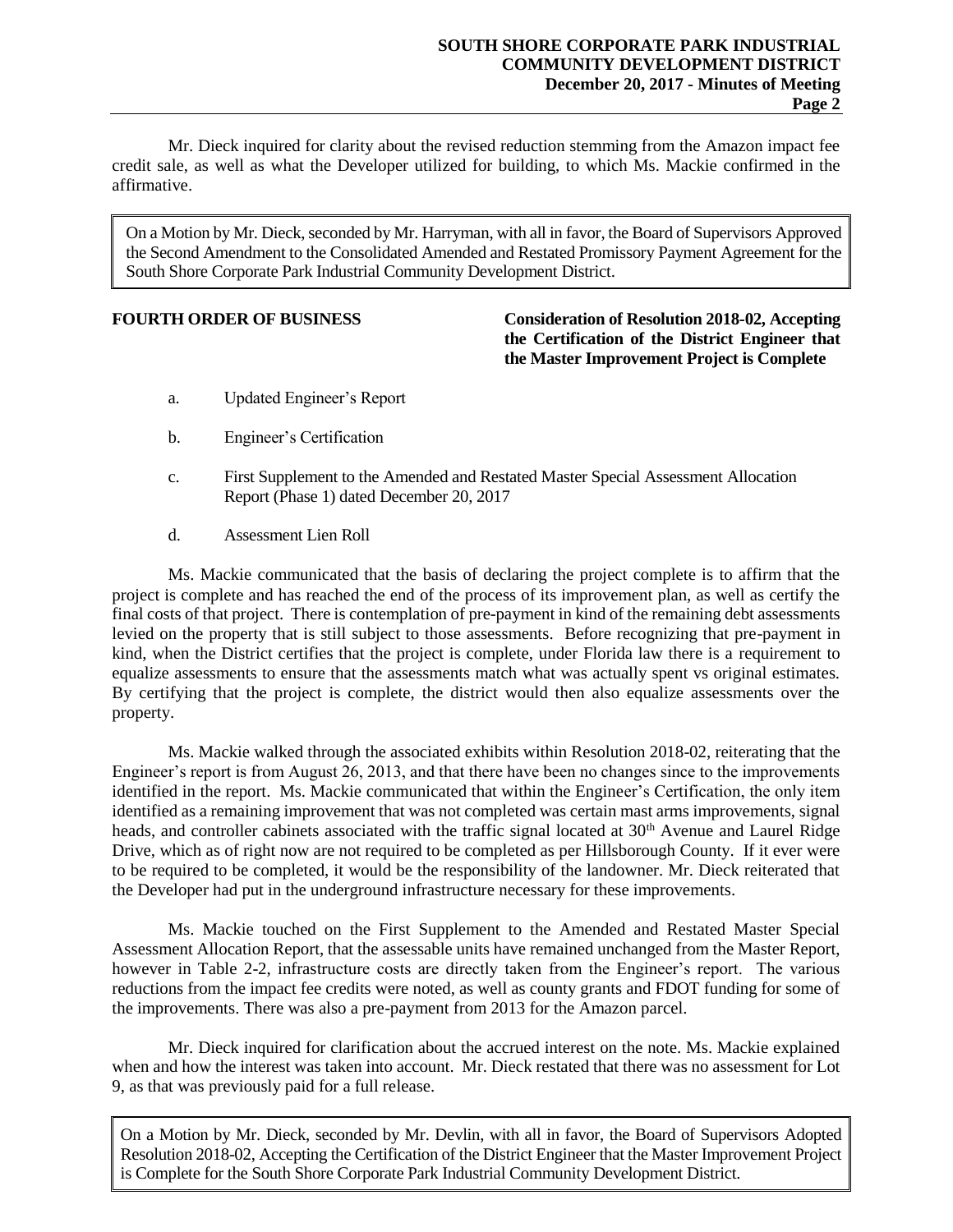**FIFTH ORDER OF BUSINESS Consideration of Resolution 2018-03, Recognizing Prepayments in Kind for Termination of the Consolidated Amended & Restated Promissory Payment Agreement, as Amended**

- a. Report of the District Engineer, Updated August 26, 2013
- b. Amended and Restated Master Special Assessment Allocation Report (Phase 1), Dated August 27, 2016
- c. Note Summary Chart
- d. First Supplement to the Amended and Restated Master Special Assessment Allocation Report, Dated December 20, 2017
- e. Master Assessment Roll (Before Prepayments)
- f. Letter from South Shore Corporate Park LLC, dated December 20, 2017
- g. Description of Released Property
- h. Form of Release

Ms. Mackie communicated that back in 2013 when the original pre-payment was recognized from the landowner of the Amazon parcel, the Board amended its master assessment resolution to allow not only for a pre-payment in cash, but also a pre-payment in kind, and that would be the tender of any bonds or notes outstanding as payment for outstanding assessments due on a particular parcel. So with that structure already in place, and allowable pursuant to District resolution, the District had received notice from South Shore Corporate Park LLC of an intent to tender the consolidated note amount as a pre-payment of the assessment due outstanding on developable property within the district subject to the master debt assessment. Ms. Mackie further elaborated that the note holder, South Shore Corporate Park LLC, will tender the outstanding consolidated note as amended as a full satisfaction of the outstanding assessments of the parcels listed in the First Supplement to the Amended and Restated Master Special Assessment Allocation Report, dated December 20, 2017. The District would also then provide a release of that lien, which would additionally be recorded.

On a Motion by Mr. Dieck, seconded by Mr. Harryman, with all in favor, the Board of Supervisors Adopted Resolution 2018-03, Recognizing Prepayments in Kind for Termination of the Consolidated Amended & Restated Promissory Payment Agreement, as Amended for the South Shore Corporate Park Industrial Community Development District.

# a. Estoppel Letters

Ms. Mackie communicated that District Management had issued the Estoppel Letter, the purposes being to attest that the amounts the District are seeking are accurate, as well as are in alignment with the assessment report and certification of the District Engineer.

Mr. Dieck pointed out the outstanding principal balance, accrued interest, and the O&M assessment for the Board, relaying that South Shore Corporate Park LLC is current on all obligations.

# **SIXTH ORDER OF BUSINESS Consideration of Estoppel Letters & Lien Releases**